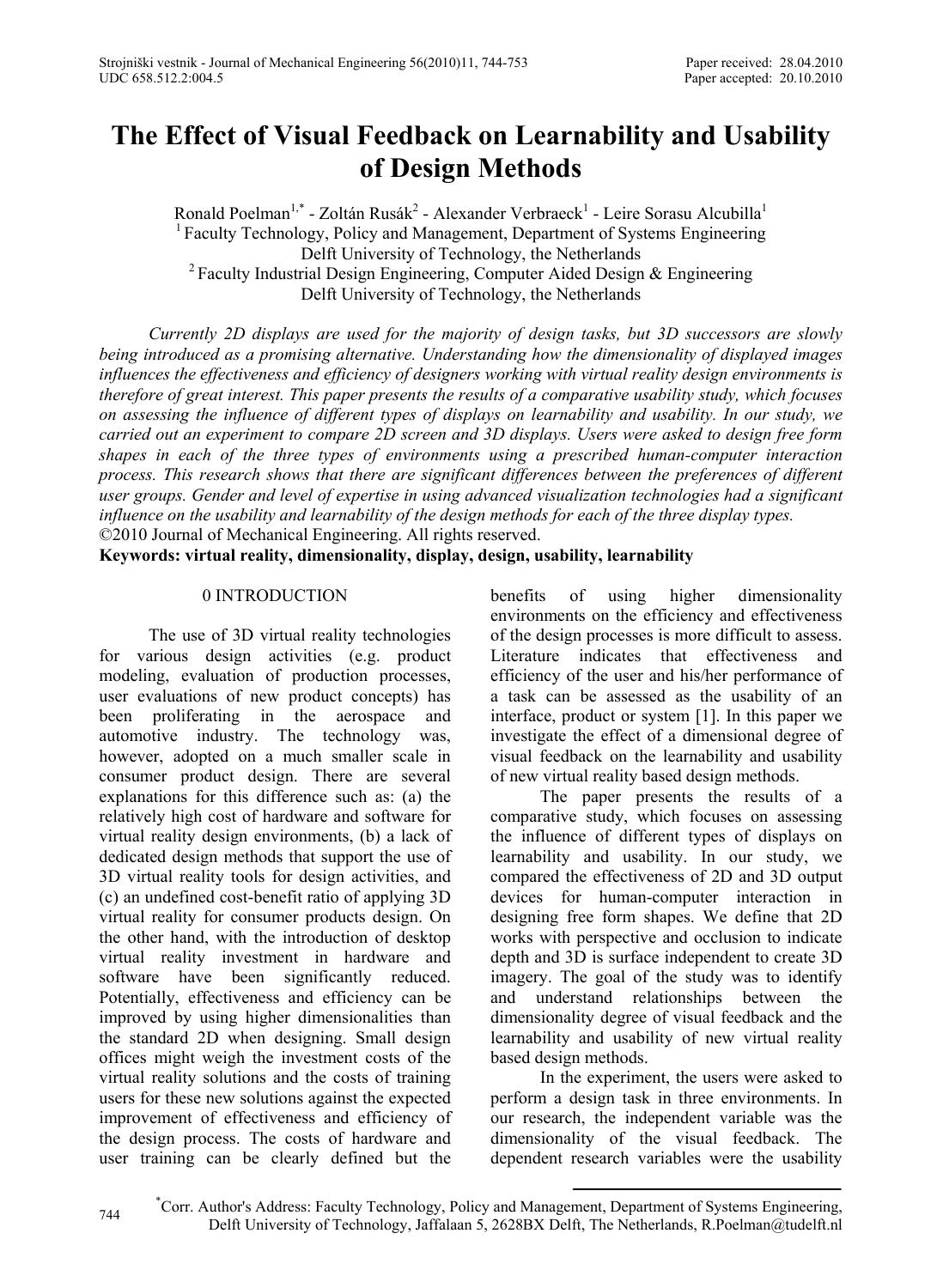and the learnability, which was measured according to the Technology Acceptance Model (TAM) [2], illustrated in Fig. 1. TAM defines usability or the ease of use as "the degree to which an individual believes that using a particular system or device would be free of physical and mental effort" [3]. Learnability is defined by Santos and Badre as "the effort required for a typical user to be able to perform a set of tasks using an interactive system with a predefined level of proficiency" [4]. The variables have been measured using a questionnaire.



Fig. 1. *Technology acceptance model (TAM) [2]*

In this questionnaire more parameters than the learnability and the usability were measured such as the helpfulness and the efficiency, the user's satisfaction, the desirability the user feels towards interacting with the device/system and the frequency the user expects the device/system to be used in a design company in a near future.

The results of our study are presented according to the following structure. First we discuss the state-of-the-art in visualization techniques, followed by a discussion of the usability and learnability of design tools. In the second section, we present the setup of our experiments (i.e. the research apparatus, participants, and the procedure). The results and the data analysis are discussed in section three.

Interpretation of the data is presented in section four, and the paper ends with conclusions.

#### 1 STATE OF THE ART

Although 3D design software solutions are common nowadays, the interface of software applications has remained the same over the past 20 years. This might be a result of the fact that 3D designing software is still unable to provide the user the five required design tasks [5]: (i) 3D sketching and structuring, (ii) rapid experimentation within the design space, (iii) working with multiple design ideas in parallel, (iv) collaboration, (v) reflection and "anywhere" refinement. These are likely some of the reasons for new types of technologies to arise, which enable new ways of working with more parameters than the current design environments. In fact, major leaps are established in tracking technology, display technology, motion sensors (MEMS) and 3D rendering which enable new and more options for human computer interaction.

We are generally still using the keyboard and mouse to interact with our 3D designs but new interaction devices have been commercially launched for mass markets that are much more intuitive. For 3D navigation there are space navigators, console controllers and track cams. High definition cams with gesture interpretation can run in real time because of the current parallel hardware. Furthermore, the display types and their visualization capabilities have also been improved. The next generation of game consoles can show photorealistic 3D content in real-time because of the leisure game engines that are being developed. Currently, some of the movie blockbusters have a 2D and 3D counterpart because of new 3D glasses that were introduced to the public in 2007. Augmented reality is expected to hit mass market because of the onchip integration of GPS and the software applets that can run on mobile phones. It is quite likely that these technologies will influence our way of designing and fulfill some of the lacks in the five required design tasks [6]. There are many examples in the information visualization literature with regards to design (e.g., [7] and [8]). Unfortunately, they have been rarely subjected to empirical evaluation. Especially usability and learnability in relation to the interface type has received little attention. There are several studies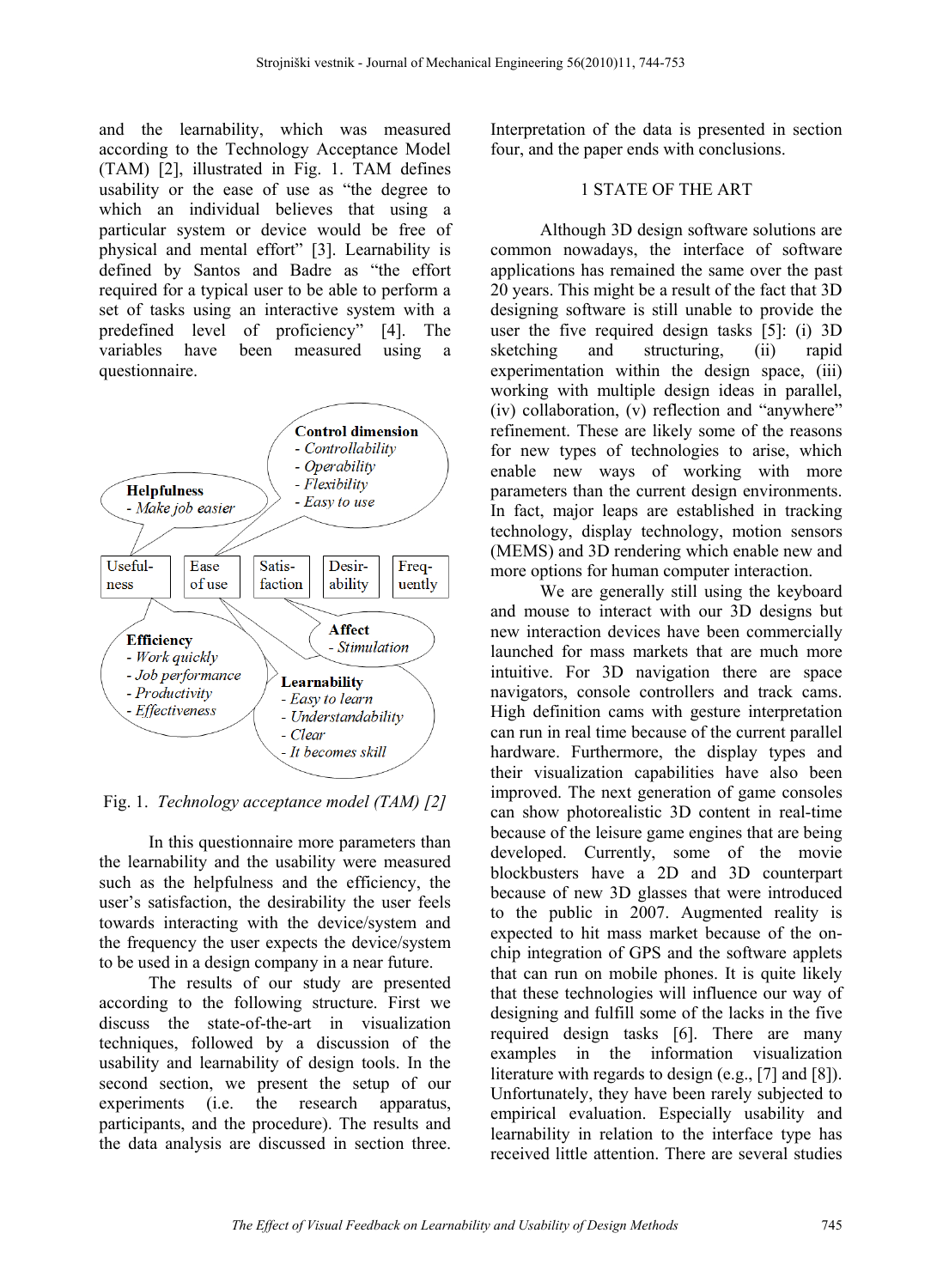where empirical evaluation has been carried out, but where just one or two immersion degrees of display types have been tested (e.g. [9] to [14]). In this paper the three different immersion levels of display and additional variables such as the usability and learnability are compared. As shown, human computer interaction is commonly studied but without the goals provided in this research.

By testing the usability we hope to acquire insight into the weakest and strongest parts of a particular technology. We interpret usability as the level of ease (effort) in which people can employ a particular tool in order to achieve a particular goal. In broader sense usability also refers to the methods used for measuring usability itself as well as to the study of the principles behind a product's perceived efficiency or elegance. We have also investigated learnability, which is the capability of a software product (also in combination with hardware) to enable the user to learn how to use it. Learnability also may be considered as an aspect of usability and it is of major concern in the design of complex software applications.

# 2 SETUP OF THE EXPERIMENT

## **2.1 Research**

In order to be able to measure the effect of dimensionality of the visual feedback on learnability and usability, the hardware/software should facilitate visual perceptions of 3D images on one 2D and two 3D displays as well as different grades of immersion. With this in mind the following hardware was chosen for the experiments: a) 19" LCD monitor as 2D display, b) holographic display (HoloVizio 128WLD), which has horizontal parallax, and c) head mounted display (eMagin Z800 3D Visor), which provides full immersion of the user in a virtual environment.

So as to perform the design tasks, the hand motion of the users have been captured by a Vicon optical motion tracking system with 6 Hawk Digital Cameras, the EagleHub, and EvaRT v.5.0 software.

To process the capture data and visualize the data on the displays, three workstations have been used with 4 graphics cards. The setup of the experiment is illustrated in Fig. 2.



Fig. 2. *System setup*

The software application for designing free form surfaces has been developed in house. It consists of: (i) a module for hand motion based modeling, (ii) a geometric modeling module, which supports creation and manipulation of surfaces. (iii) a module that renders the virtual scene for 2D or 3D devices.

## **2.2 Participants**

24 participants took part in the experiment. They were mostly university students, aged between 19 to 26 years; with different backgrounds in design and engineering (e.g. industrial design, architecture, mechanical engineering). Their experience with computer devices, CAD software, and virtual reality technologies varied between novice, advanced and expert users. The users were asked to perform the same design task three times, with different visual feedback. To avoid effects caused by the first used technique, the participants were divided into three groups: the participants who belong to group A interacted first with the system which includes the holographic display; the ones who belong to group B interacted first with the HMD: and the ones who interacted first with the 2D Screen belong to group C. With each group we tested the learnability of a design method with a different display. Learnability of the method has been tested in the first task, while usability of the method has been measured in all three experiments.

Each display has been tested in two setups: with or without user interaction. Holographic display without (with) user interaction is denoted as system 2 (system 5), 2D screen without (with)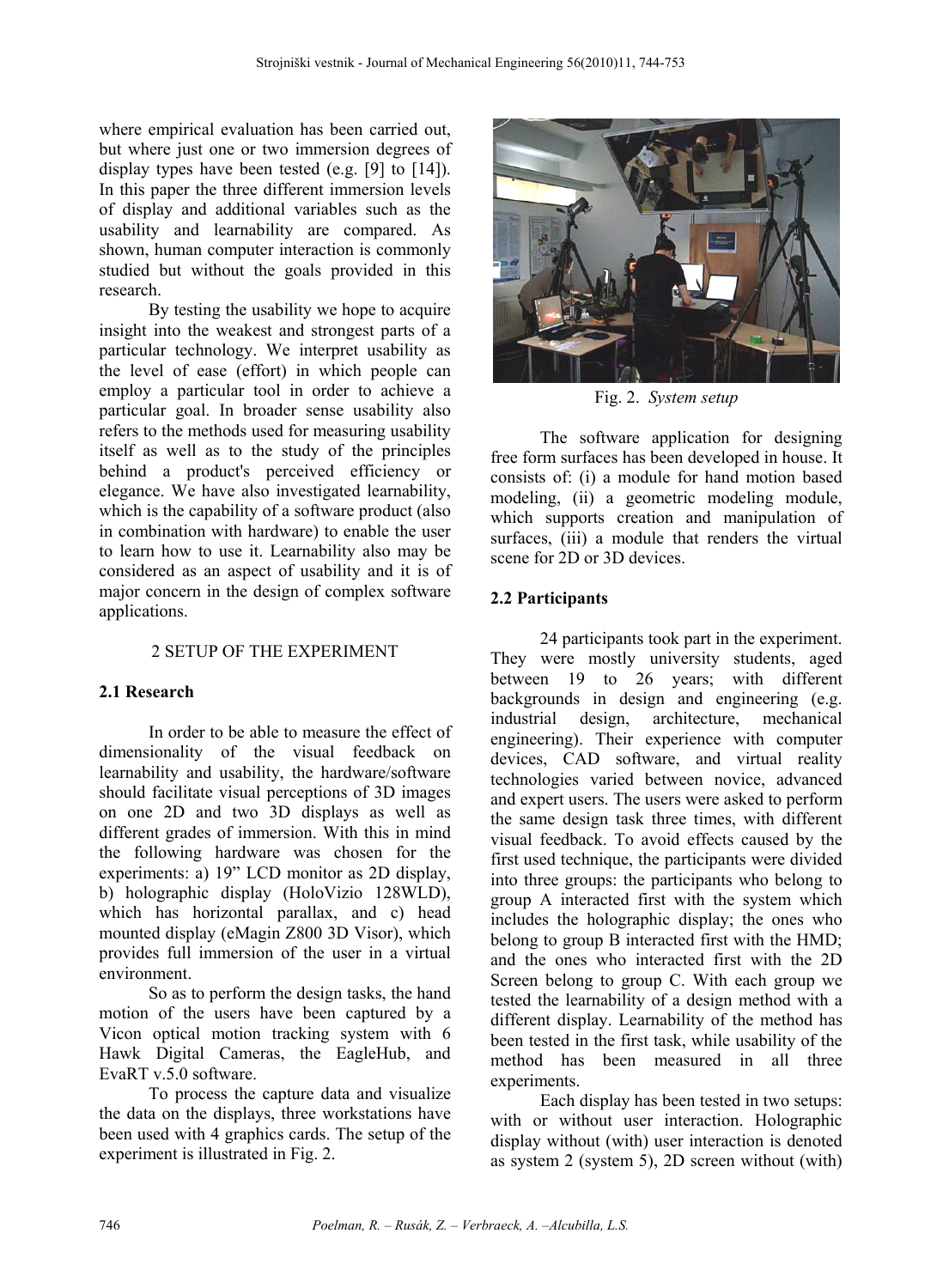user interaction is referred to as system 3 (system 6), and head mounted display without (with) user interaction is denoted as system 4 (system 7). Fig. 3 shows the different systems graphically.



Fig. 3. *Organization of the different systems to be studied*

## **2.3 Procedure**

First, the setup and research apparatus were introduced to participants followed by an explanation of the goal of the research, the design tasks, and the sequence of interaction. In addition, the purpose of the pre-test questionnaire and three different post-test questionnaires (one for each interaction) was presented to the participants.

During the experiments, each participant had to interact with all visualization devices in a different order. The order of interaction is shown in Fig. 4. We have taken into account that some of these devices are under development, and therefore, only simple design tasks had to be performed by the users. These simple tasks were: (i) moving a red cube towards a blue square which is randomly situated in the 3D space. Fig. 5; (ii) drawing a planar circle with 10 cm of diameter in XZ plane; (iii) drawing a single surface with the palm.

Before each test, the participants had to fill in the pre-test questionnaire which contained information about their background. After each test, the participants had to fill in three different post-test questionnaires. The post-test questionnaires were answered using a Likert scale of 5 points where respondents could indicate to what extent he or she agrees with the statements.



Fig. 4. *Order of the interactions depending on the type of group the users belong*

The variables that were measured are shown in Fig. 1. In the questionnaires, the measured variables are only the independent ones, such as: helpfulness, efficiency, control dimension, learnability, satisfaction and frequency. Then, the arithmetic mean of the helpfulness and the efficiency represents the usefulness, whereas the mean of the control dimension and the learnability represents the ease of use or usability.



Fig. 5. *Results of the different task by a participant*

Last but not least a brief interview was conducted after each first interaction where the researcher wrote down the impression of the participants by asking them some questions as well as the results of the Product Reaction Cards (PRC) tool which aims to test the desirability of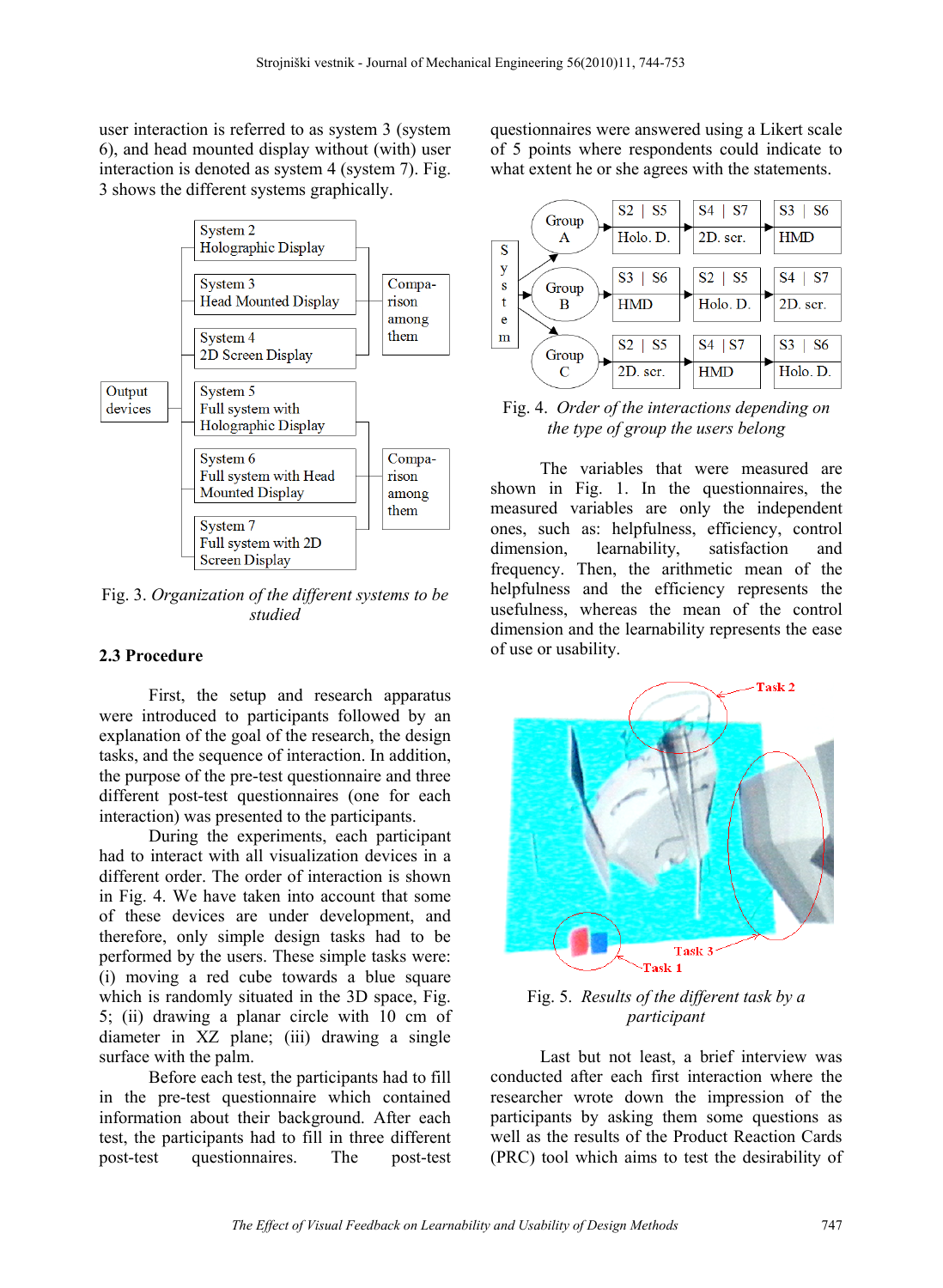the participants towards the devices/systems they have just interacted with. Furthermore, these questions were also used to rate the variables such as the desirability and the frequency.

## 3 RESULTS AND DATA ANALYSIS

First, we analyzed the results of our study for each device or system separately. The following tables refer to the participants' results towards each device or system. As explained in Section 2.2, a system is a combination of two complementary devices.

Table 1. *Questions from the post-test questionnaire referring only to the display* 

| <i><u><b>Ouestion</b></u></i> | Independent              | Dependent           |  |  |  |  |
|-------------------------------|--------------------------|---------------------|--|--|--|--|
|                               | variable                 | variable            |  |  |  |  |
|                               | Learnability             | <b>EASE OF USE</b>  |  |  |  |  |
| 2                             | Helpfulness              | <b>USEFULNESS</b>   |  |  |  |  |
| $\mathcal{E}$                 | Efficiency               | <b>USEFULNESS</b>   |  |  |  |  |
| 4                             | Affect                   | <b>SATISFACTION</b> |  |  |  |  |
| 5                             | Efficiency               | <b>USEFULNESS</b>   |  |  |  |  |
| 6                             | <b>Control Dimension</b> | <b>EASE OF USE</b>  |  |  |  |  |
| 7                             | Learnability             | <b>EASE OF USE</b>  |  |  |  |  |
| 8                             | Affect                   | <b>SATISFACTION</b> |  |  |  |  |
| Q                             | Learnability             | <b>EASE OF USE</b>  |  |  |  |  |

Table 2. *Questions from the post-test questionnaire* 

| Questio | Independent              | Dependent          |
|---------|--------------------------|--------------------|
| n       | variable                 | variable           |
|         | Affect                   | <b>SATISFACTIO</b> |
| 2       | Affect                   | <b>SATISFACTIO</b> |
| 3       | <b>Control Dimension</b> | <b>EASE OF USE</b> |
| 4       | Helpfulness              | <b>USEFULNESS</b>  |
| 5       | Learnability             | <b>EASE OF USE</b> |
| 6       | Control Dimension        | <b>EASE OF USE</b> |
|         | Efficiency               | <b>USEFULNESS</b>  |
| 8       | Affect                   | <b>SATISFACTIO</b> |
| q       | Affect                   | <b>SATISFACTIO</b> |

Table 3. *Questions from the post-test questionnaire referring to the frequency of the whole system* 

| Ouestion | Independent Variable |
|----------|----------------------|
|          | Frequency            |
|          | Frequency            |

Each question from the questionnaires refers to a specific variable as shown in Tables 1

to 3, where the colors indicate the parameters of interest.

The results from the questionnaires are shown in Tables 4 to 9, where the mean value, the standard deviation and the maximum and minimum data referring to each variable is presented.

Table 4. *System2: results referring to the Holographic display*

|                |     | Helpf. Effic. | Contr.<br>Dim. | Learn. |     | Satisf Useful. | Ease of<br>use |
|----------------|-----|---------------|----------------|--------|-----|----------------|----------------|
| $\overline{r}$ | 2.7 | 2.8           | 2.5            | 3.3    | 3.4 | 2.7            |                |
| S              |     | 0.6           |                | 0.6    | 0.9 | 0.6            | 0.7            |
| Max.           |     |               |                |        |     |                |                |
| Min.           |     |               |                | 2.3    |     |                |                |

Table 5. *System 5: results referring to the whole system with the holographic display as output device*

|     |     | Hel. Effic. Contr. Dim Learn Satis   Usef |     |     |     | Ease<br>use | Desir | Freq |
|-----|-----|-------------------------------------------|-----|-----|-----|-------------|-------|------|
| 2.8 | 2.5 | 2.3                                       | 2.9 | 3.1 | 2.7 | 2.6         | 2.7   | 2.4  |
|     | 0.1 | 0.9                                       |     |     | 0.8 | 0.6         | 0.9   | 0.6  |
|     |     |                                           |     | 4.3 |     | 3.5         | 3.6   |      |
|     |     |                                           |     |     |     | 1.5         |       |      |

Table 6. *System 3: results referring to the HMD* 

| Helpful | Effic. | Contr.<br>Dim. | Learn. | Satisf | Useful. | Ease of<br>use |
|---------|--------|----------------|--------|--------|---------|----------------|
| 3.0     | 3.0    | 2.7            | 3.5    | 3.8    | 3.0     | 3.1            |
| 0.1     | 0.7    |                | 0.4    | 0.7    | 0.7     | 0.8            |
|         | 4.5    |                |        |        | 4.3     |                |
|         |        |                |        | 2.5    |         | 2.2            |

Table 7. *System 6: results referring to the whole system with the HMD as output device*

|     | Hel. Effic. | Dim |     | Contr Learn Satis | <b>Usef</b> | Ease<br>Use | Desir. | Freq |
|-----|-------------|-----|-----|-------------------|-------------|-------------|--------|------|
| 3.1 |             | 2.8 | 3.3 | 3.4               | 2.9         | 3.1         | 3.3    | 2.8  |
| 0.9 |             |     | 1.0 | 0.8               | 0.6         | 0.9         | 0.5    | 0.9  |
|     |             |     |     | 4.5               | 4.5         |             |        | 4.5  |
|     |             |     |     |                   | 1.5         |             | 2.6    |      |

Table 8. *System 4: results referring to the 2D Screen*

| Helpful Effic. |     | Contr.<br>Dim. | Learn. | Satisf | Useful | Ease of<br>Use |
|----------------|-----|----------------|--------|--------|--------|----------------|
|                | 3.0 | 2.8            |        | 3.5    | 3.0    | 3.1            |
| 1.0            | 0.7 |                | 0.5    | 0.7    | 0.6    | 0.4            |
|                | 4.5 |                | 4.7    | 4.5    | 4.8    | 3.5            |
|                |     |                |        |        | 2.3    |                |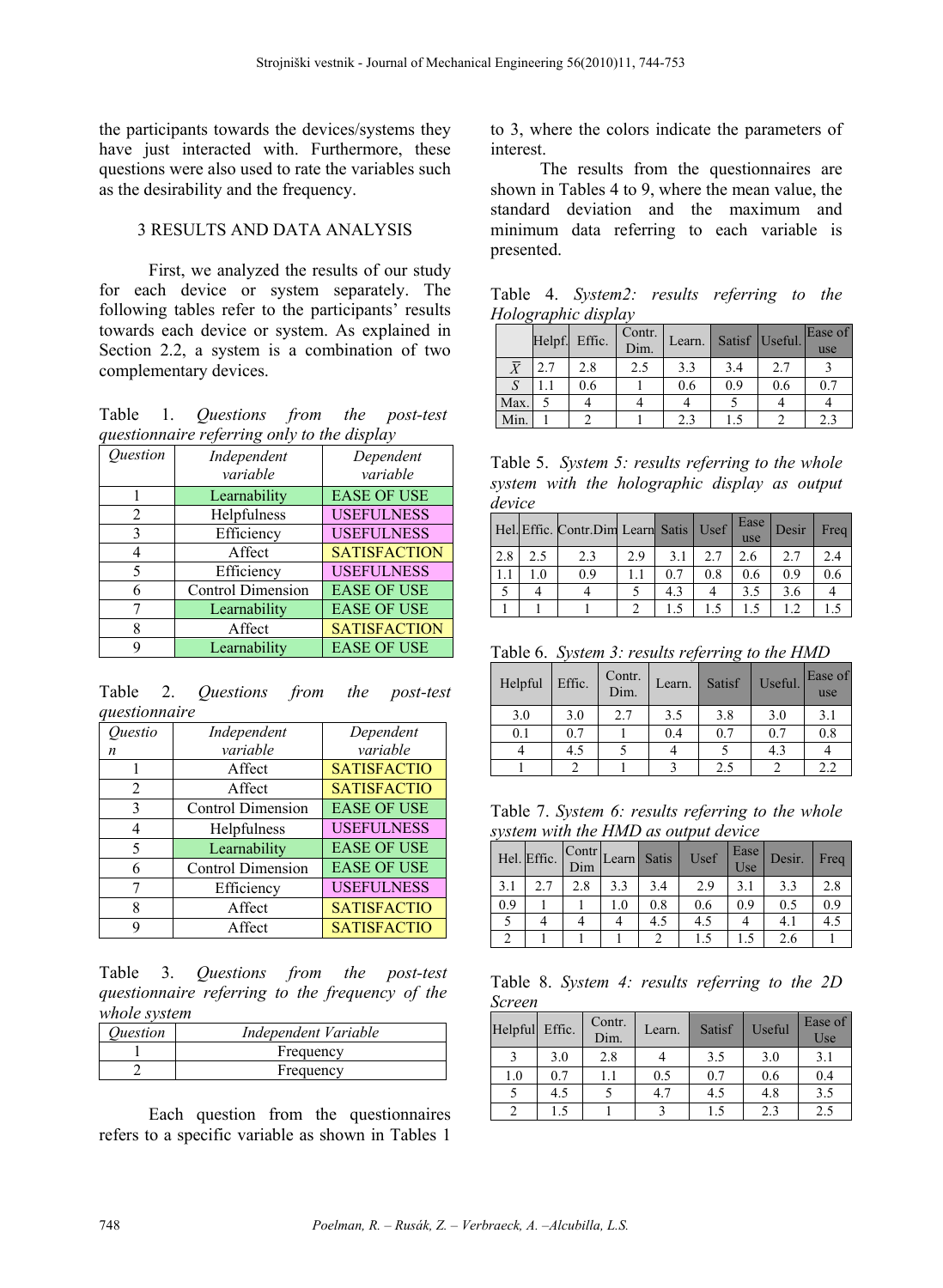Although each system is studied individually as shown in the figures, there are also comparisons between different systems. However, all the systems cannot be compared due to incompatibility; only the systems 2 to 4 can be compared and only the displays will be taken into account, whereas the comparison among the systems 5 to 7 refer to systems as a whole.

Table 9. *System 7: results referring to the whole system with the 2D Screen as output device*

|     | Hel. Effic. | Contr<br>Dim | Learn Satis |     | Usef | Ease<br>Use | Desir. | Freq |
|-----|-------------|--------------|-------------|-----|------|-------------|--------|------|
| 2.9 | 2.8         | 2.8          | 3.5         | 3.4 | 2.8  | 2.9         | 3.6    | 2.7  |
| 0.8 | 0.9         |              |             | 0.7 | 0.6  | 0.6         | 0.7    | 0.9  |
| 4   |             |              |             | 4.5 |      |             | 4.8    |      |
|     |             |              |             | 1.8 | .5   |             | 2.8    |      |

Table 10. *Results of the participants with "design and architecture" background in system 5 (the whole system with the holographic display as output device)*

|     |     |     | Hel. Effic. Contr Learn Satis | Usef | Ease<br>Use | Desir. | Freq |
|-----|-----|-----|-------------------------------|------|-------------|--------|------|
| 3.2 | 2.8 | 2.3 | 3.0                           | 2.7  |             | 3.5    | 2.1  |
| 1.0 | 0.8 |     | 0.7                           | 0.7  |             |        |      |
|     |     |     |                               |      |             | 3.5    |      |
|     |     |     |                               |      |             | 3.5    |      |

Table 11. *Results of the participants who do not have a "design and architecture" background in system 5 (the whole system with the holographic display as output device)* 

|     |     | Hel. Effic. Contr | Learn Satis |     | Usef | Ease<br>Use | Desir. | Freq |
|-----|-----|-------------------|-------------|-----|------|-------------|--------|------|
| 2.9 | 3.3 | 2.4               | 2.6         | 3.5 | 3.1  | 2.6         | 2.5    | 2.8  |
|     |     |                   | 0.6         | 0.7 | 0.9  | 0.6         | 0.9    | 0.7  |
|     |     |                   | 3.5         | 4.3 |      | 3.5         | 3.6    |      |
|     |     |                   |             | 2.3 |      | 1.5         |        |      |

Secondly, we studied the influence of the background of the participants on the dependent variables (i.e. usefulness, ease of use, satisfaction, desirability and frequency). For the analysis, the participants were divided into two groups: 1) participants with a "design and architecture" background and 2) participants with a non-design background. Another aspect for evaluation was their experience with modeling and CAD tools. There were 7 participants, who had extensive experience with 3D modeling programs and 6 out of the 24 users considered themselves as expert users of 3D displays. The data of these categorizations is shown in the next Tables 10 to 13. For system 5 the whole system is taken into account, with the holographic display as output device. The rest of the systems are evaluated in the same manner.

The comparisons have also been done for participants with common characteristics for different systems.



Fig. 6. *Comparisons made in each system individually; the participants who interact first with system 5 belong to group A whereas group B has interacted first with the HMD and group C with the 2D Screen* 

Each participant starts with a different system first. The interaction with that system is evaluated separately, as it provides a good indication on how "first users" react to that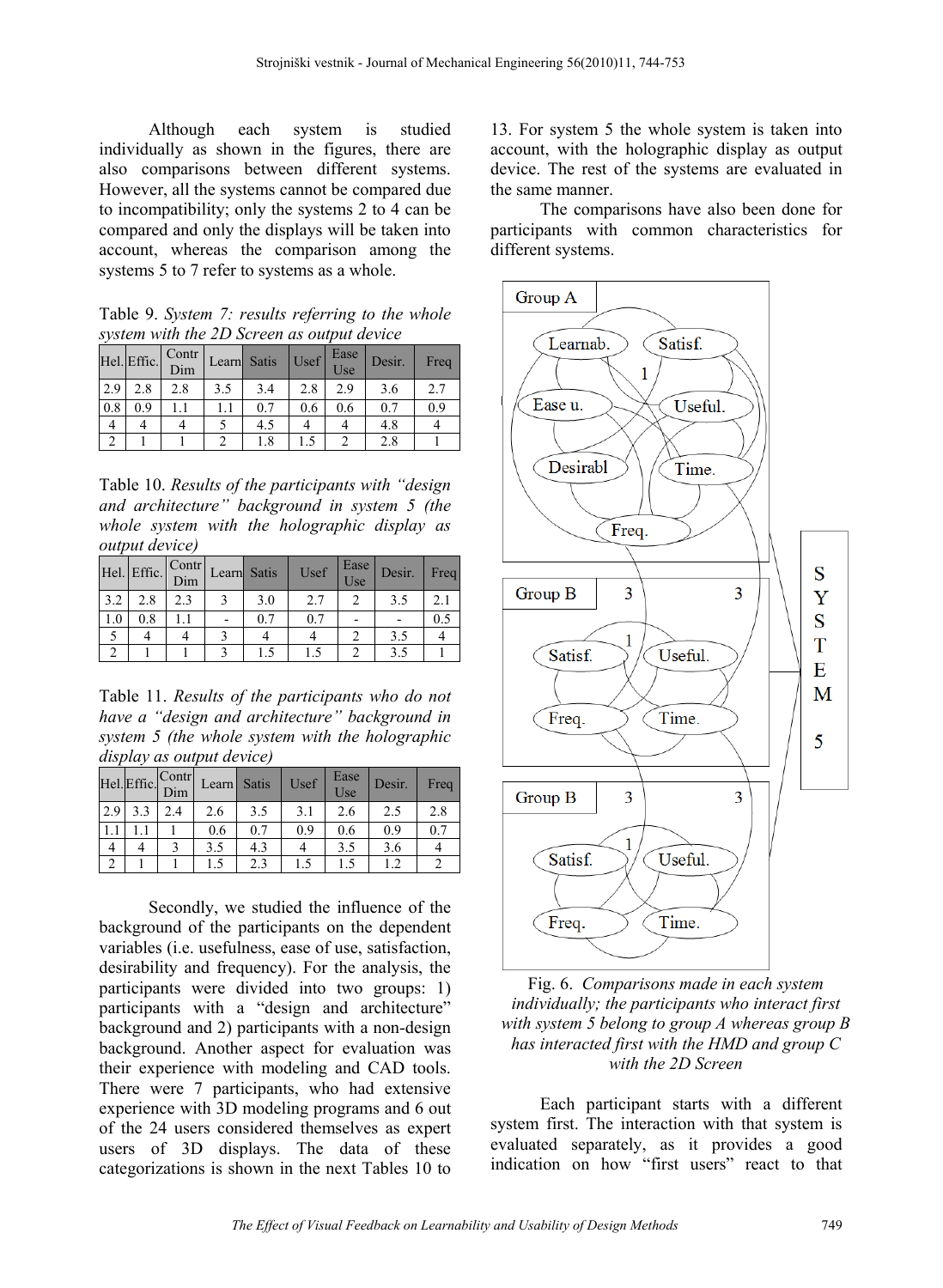system. Fig. 6 shows the comparisons done among the variables for system 5 (where system 5 refers to the whole system with the holographic display as output device). The figure clearly shows that for the participants who belong to group A (starting with system 5) more variables in this first interaction are measured. The lines which contain a number 1 are the comparisons made among the same participants with different variables whereas the lines with number 3 are comparisons made for different people but about the same system.

Table 12. *Results of the participants who have had extensive experience with 3D modeling programs on system 5 (the whole system with the holographic display as output device)*

| Hel. | $\left  \text{Effic.} \right $ Dim |     |     | Contr Learn Satis Usef | Ease<br>Use | Desir. Freq |     |
|------|------------------------------------|-----|-----|------------------------|-------------|-------------|-----|
|      |                                    | 2.2 | 2.9 | 2.5                    | 1.5         | 1.2         | 2.2 |
| 1.6  | 0.6                                |     | 0.7 |                        |             |             | 0.4 |
|      |                                    |     |     |                        | 1.5         |             | 2.5 |
|      |                                    |     | 23  |                        |             |             |     |

Table 13. *Results of the participants who considered themselves experts users of 2D, 2.5D and 3D displays on system 5 (the whole system with the holographic display as output device)*

| Hel. | Effic. Dim |     | Contr Learn Satis Usef Lase |     |     |     | Ease Desir. Freq |     |
|------|------------|-----|-----------------------------|-----|-----|-----|------------------|-----|
| 3.4  | 2.3        | 2.4 |                             |     | 2.9 |     | 2.4              | 2.1 |
|      |            |     |                             | 0.8 |     | 0.7 |                  | 0.4 |
|      |            |     |                             | 4.3 |     |     | 3.6              |     |
|      |            |     |                             | 2.3 |     |     |                  |     |

The differences in answers for participants with different characteristics are also studied (always grouped by the same device/system, otherwise it is difficult to draw conclusions).

#### 4 DISCUSSION

The most important results obtained from the data analysis are: (i) The holographic displays are considered to be much more utilizable than useful ( $p = 0.017$ ) which means that they are easier to work with than being efficient or helpful; (ii) The three systems as a whole are considered to be too primitive for a current implementation in a design company according to the users. Furthermore, graduated people are more reluctant to accept these new devices than the students. In fact, the students rank learnability

of the holographic display significantly higher than graduated people  $(p = 0.055)$ ; (iii) in addition to this, students found the 2D screen significantly more satisfying than graduated people  $(p = 0.004)$ ;

(iv) people who use drawing/modeling programs regularly or who are familiar with different in-put/output devices believe that the HMD's are a logical future step; as an example, the participants who use many drawing or modeling programs give higher usefulness score to the HMD than to the other devices ( $p = 0.075$ ); (v) furthermore, participants who use drawing or modeling programs rate the 2D Screen significantly easier to learn than the HMD or the Holographic display  $(p = 0.071)$ ; (vi) there is almost no difference among people who have a basic, intermediate or expert level in the programs they use; (vii) one of the surprises of the research is that men and women rate the displays differently: men found it significantly easier to use the holographic display in comparison to women  $(p = 0.044)$  whereas according to women, the device which is easier to use  $(p = 0.150)$  and is more useful ( $p = 0.054$ ) is the HMD;

(viii) last but not least, the rates referring to the HMD are more extreme than the other displays, which is caused by good or bad head tracking (input device).

Table 14. *Results of the learnability and the satisfaction variables of students and graduated people referring to the holographic display and the 2D Screen display respectively*

|     |                              | Holographic display | 2D Screen Display |           |  |
|-----|------------------------------|---------------------|-------------------|-----------|--|
|     | Learnab.                     | Learnab.            | Satisf.           | Satisf.   |  |
|     | Graduated<br><b>Students</b> |                     | <b>Students</b>   | Graduated |  |
|     | 3.4                          |                     | 3.6               | 2.75      |  |
|     | 1.14                         |                     | 0.59              | 0.66      |  |
| Max |                              |                     | 4.5               | 3.5       |  |
|     |                              |                     | 2.25              | 175       |  |

|         |  |  | Table 15. Results of the ease of use variable of |  |
|---------|--|--|--------------------------------------------------|--|
|         |  |  | men and women referring to the holographic       |  |
| display |  |  |                                                  |  |

|     | Holographic display |                   |  |  |  |
|-----|---------------------|-------------------|--|--|--|
|     | Ease of Use Men     | Ease of Use Women |  |  |  |
|     | 3.17                | 2.33              |  |  |  |
|     | 0.62                |                   |  |  |  |
| Max | 25                  | 2.33              |  |  |  |
| Min |                     | า วว              |  |  |  |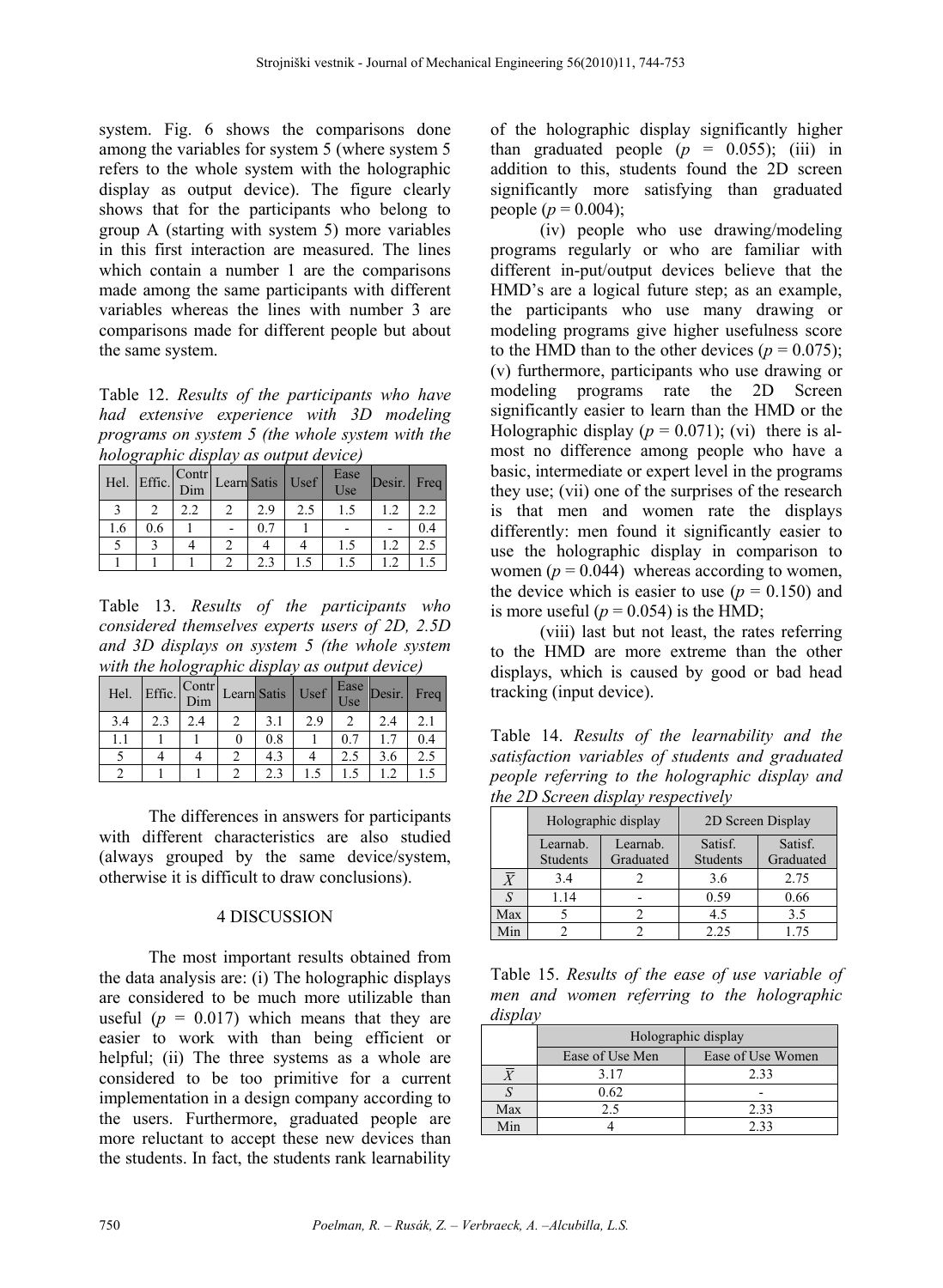Table 16. *Results for women when interacting with the three devices referring to the utility or ease of use and the usefulness* 

|           | Women              |                       |                             |        |                      |                        |  |
|-----------|--------------------|-----------------------|-----------------------------|--------|----------------------|------------------------|--|
|           | Utility<br>Hologr. | Utility<br><b>HMD</b> | Utility<br>2DScreen Hologr. | Useful | Useful<br><b>HMD</b> | Useful<br>2D<br>Screen |  |
| $\bar{X}$ | 2.3                |                       | 3.2                         | 2.5    | 3.4                  | 2.7                    |  |
| S         |                    |                       | 0.2                         | 0.6    | 0.6                  | 0.3                    |  |
| Max       | 2.3                |                       | 3.3                         | 3.5    | 2.5                  |                        |  |
| Min       | 2.3                |                       | ι                           |        |                      | 2.3                    |  |

#### 5 CONCLUSIONS

One of the most significant conclusions is that the participants felt generally satisfied and indicated a high desirability towards the three systems. However, they all agreed that the three displays need more development because currently they are not useful neither easy to use. Furthermore, the participants provided feedback that clearly shows that they do not see an implementation of these devices in a design company in the near future  $(5 \text{ years})$ . As  $[14]$ explains, from a practical point of view, these kind of devices or displays can be currently regarded as "eye candy".

Another interesting conclusion that can be obtained from this study is that it seems that most experts in this field (people who have more familiarity with these kinds of devices or the ones who use many drawing/modeling programs) believe that HMD has more potential compared to the Holographic display and the 2D Screen. However, they do not seem to be very satisfied with what the HMD currently offers. "Experts" in this field might be the only ones able to see the potential of the HMD. An interesting observation is that the 3D effect might have only appeared with experienced user who did not have the initial learning curve and were able to see its utility [14]; in other words, the novice users are unable to see the added value of the HMD.

The third conclusion is connected to the holographic display. It is a device that the participants in general felt least satisfied with. The reason for that can be found in the intended purpose of use that these devices have been designed for. The display is designed for watching 3D models from a distance of 2 to 7 m. In our experiment all user were standing in front of the screen within a distance of 70 cm. In this range the observed image was a little blurry,

which has influenced the experience of the users. This suggests that it needs more development and that the depth sensation should be more significant. The novice should feel and understand the difference in dimensions in visual perception so that they do not fail to learn [15].

According to this study, the knowledge level of this type of solution for the user does not seem to make significant differences among the studied variables. This conclusion is significant because it shows that this type of HCI is not influenced by the skill level of the participant since the punctuation of the variables is similar for all the participants.

This research has shown that there is a difference between men and women with regards to which display they prefer. In fact, men seem to prefer the holographic display whereas women opt for the HMD. This can of course be a statistical anomaly because the percentage of "expert" women on these technologies is higher than the men "experts". However, as the paper from [15] states, women suffer at first from a lack of confidence which makes them need more time to understand the technology. Therefore, if they prefer the HMD, it could mean that it is a more intuitive device where they do not need extra time to understand it in order to feel confident with it.

The research shows that the hypothesis about the higher dimension in visual perception has a consequence of a better perceived ease of use or an easier learnability is not entirely true although the experts seem to prefer the HMD compared to the holographic or the 2D Screen. However, the holographic display was the worst ranked generally and according to the hypothesis, it should have been better ranked than the 2D Screen. There are indications that the HMD and Holographic display which have been analyzed are on the better side of intuitive HCI compared to the current 2D screen. Yet, the devices which favor a more intuitive HCI should be much more developed if they want to replace the current devices.

Looking at the research that has been done, it would be of great importance to repeat the experiments as part of a larger case study for validation and reliability. It would be highly recommendable to make an experiment with a bigger sample: at least 100 participants, because in this way, more powerful statistical techniques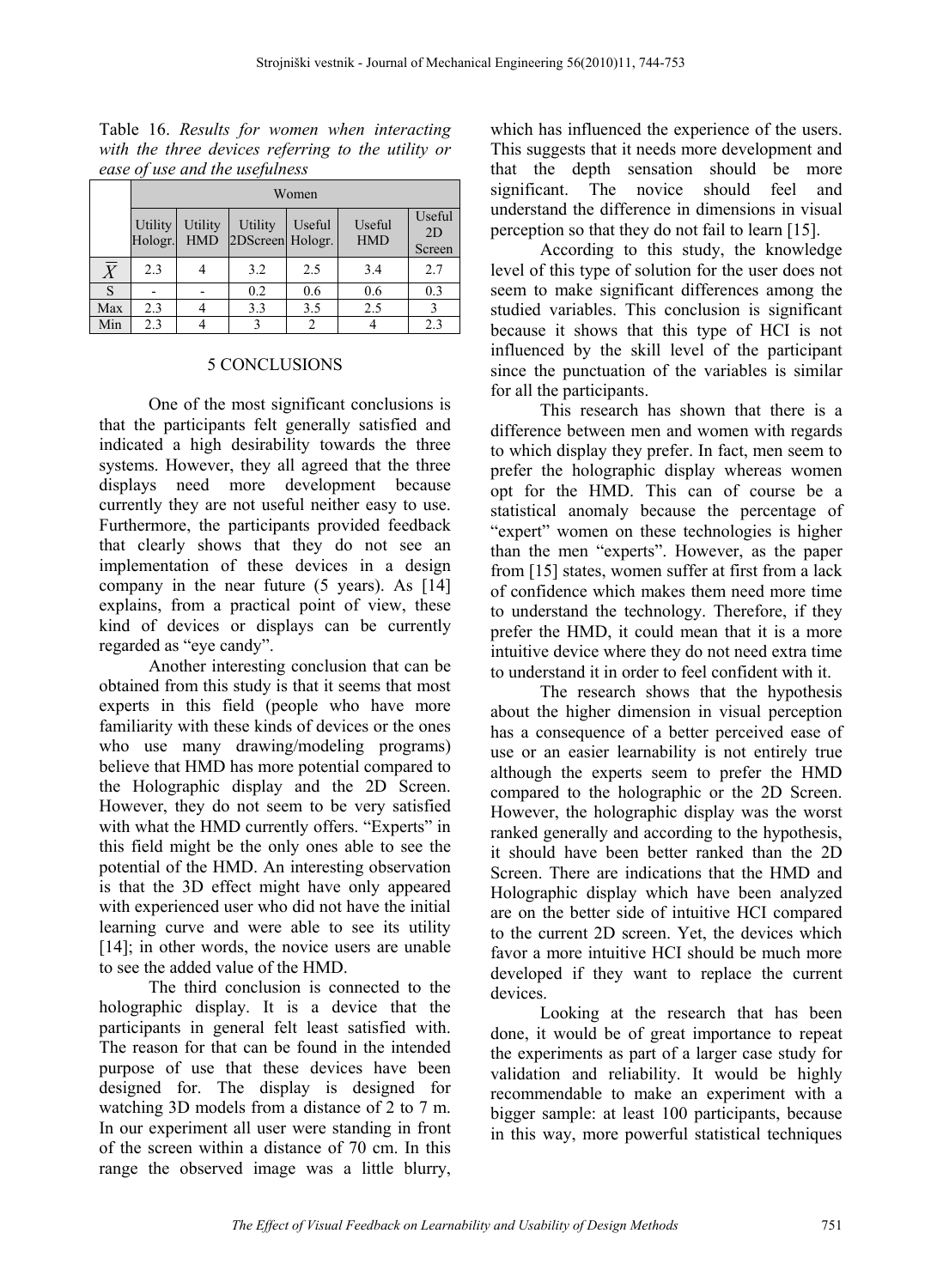can be used [16] which means that the hypotheses can be tested with more certainty.

Important aspects that should be improved regarding the holographic display are (i) the perception of the depth in case the user is standing in close proximity of the display; (ii) not only the horizontal parallax but also the vertical parallax should be implemented [14] (iii) blurriness of the image should be un-noticeable from a distance of 70 cm, and (iv) shape distortion and its dependency on the location of virtual objects [17].

With regards to the HMD, the following improvements should be performed.: (i) better visualization, (ii) being able to visualize the participants' whole body and not just the hand to give a more realistic feeling to the user, (iii) better interfaces with a more realistic rendering of the hand/body, (iv) more ergonomic and more comfortable, (v) a more robust display and (vi) an unseeing technology among other things.

Finally, possible improvement options for future 2D Screen Display are: (i) a better interface and (ii) a more complete immersion in the VR world.

## 6 REFERENCES

- [1] Dillon, A. (2001). Usability evaluation. In: Karwowski, W. (ed.). *Encyclopedia of Human Factors and Ergonomics*, Taylor and Francis, London.
- [2] Davis, F.D. (1993). User acceptance of information technology. *International Journal of Man Machine Studies,* vol. 38, p. 475-487.
- [3] Davis, F.D. (1989). Perceived usefulness, perceived ease of use, and user acceptance of information technology. *MIS Quarterly*, September,  $13^{th}$ , p. 319-340.
- [4] Santos, P.J., Badre, A.N. (1995). Discount learnability evaluation. *GVU Technical Report GITGVU-95-30*, Georgia Institute of Technology.
- [5] Cook, D.J., Metcalf, H.E., Bailey, B.P. (2005). SCWID: A tool for supporting creative work in design. *UIST - Adjunct Proceedings of the 18th annual ACM Symposium on User Interface Software and Technology*, Seattle, poster 7.
- [6] Dillon, A. (2001). Usability evaluation. In: Karwowski, W. (ed.). *Encyclopedia of*

*Human Factors and Ergonomics*, Taylor and Francis, London.

- [7] Zheng, J.M., Chan, K.W., Gibson, I. (2001). Desktop virtual reality interface for computer aided conceptual design using geometric techniques. *Journal of Engineering Design,* vol. 12, no. 4, p. 309- 329.
- [8] Balogh, T., Kovács, P.T., Dobrányi, Z., Barsi, A., Megyesi, Z.G.Z., Balogh, G. (2008). The holovizio system – new opportunity offered by 3D displays. *Proceedings of the TMCE*, p. 79-89.
- [9] Demiralp, C., Jackson, C.D., Karelitz, D.B., Zhang, S., Laidlaw, D.H. (2006). CAVE and fishtank virtual-reality displays: A qualitative and quantitative comparison. *Visualization and Computer Graphics, IEEE Transactions,* vol. 12, no. 3, p. 323-330.
- [10] Dinh, H.Q., Walker, N., Song, C., Kobayashi, A., Hodges, L.F. (1999). Evaluating the importance of multi-sensory input on memory and the sense of presence in virtual environments. *Proceedings of the IEEE Virtual Reality,* p. 222-228.
- [11] Kaufmann, H., Dünser, A. (2005). Summary of usability evaluations of an educational augmented reality application. *Virtual Reality,* vol. 4563, p. 660-669
- [12] Santos, B.S., Dias, P., Silva, S., Capucho, L., Salgado, N., Lino, F., Carvalho, V. Ferreira, C. (2008). Usability evaluation in virtual reality: a user study comparing three different setups. *Proceedings of the EGVE Symposium,* p. 21-24.
- [13] Tory, M., Kirkpatrick, A.E., Atkins, M.S., Möller, T. (2006). Visualization task performance with 2D, 3D, and combination displays. *IEEE Transactions on Visualization and Computer Graphics,* vol. 12, no. 1, p. 2-13.
- [14] Risden, K., Czerwinski, M.P., Munzner, T., Cook, D.B. (2000). An initial examination of ease of use for 2D and 3D information visualizations of web content. *International Journal of Human-Computer Studies,* vol. 53, no. 5, p. 695-714.
- [15] Teague, D., Roe, P. (2008). Collaborative learning – towards a solution for novice programmers. *10th Australasian Computing Education Conference (ACE)*, p. 147-153.